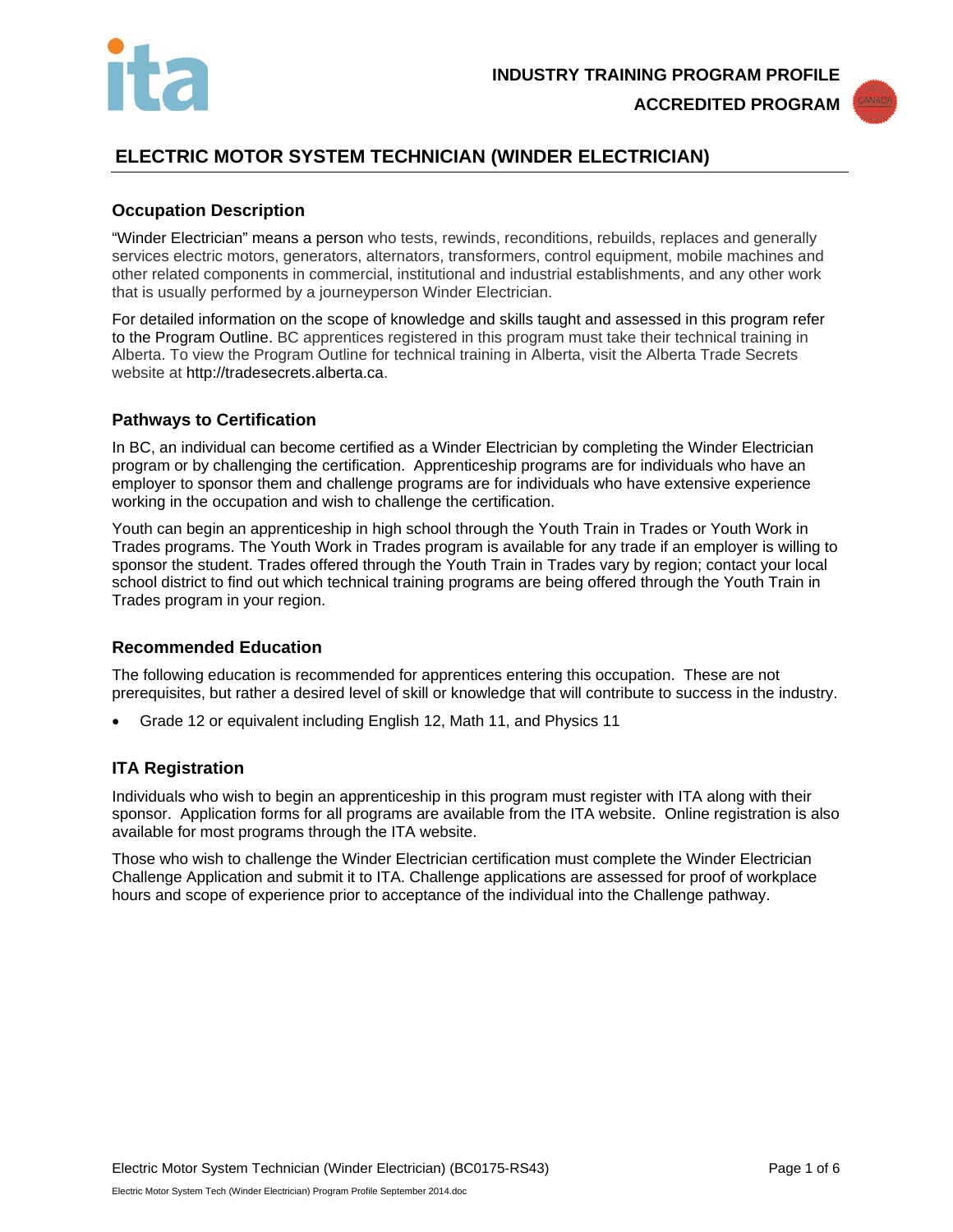



## **Apprenticeship Pathway**

This graphic provides an overview of the Electric Motor System Technician (Winder Electrician) Apprenticeship pathway.



*Technical training for this program is offered in Alberta only at the Southern Alberta Institute of Technology (SAIT)* 

*\*Suggested duration based on 30-hour week*

#### CROSS-PROGRAM CREDITS

*Individuals who hold the credentials listed below are entitled to receive partial credit towards the completion requirements of this program*

None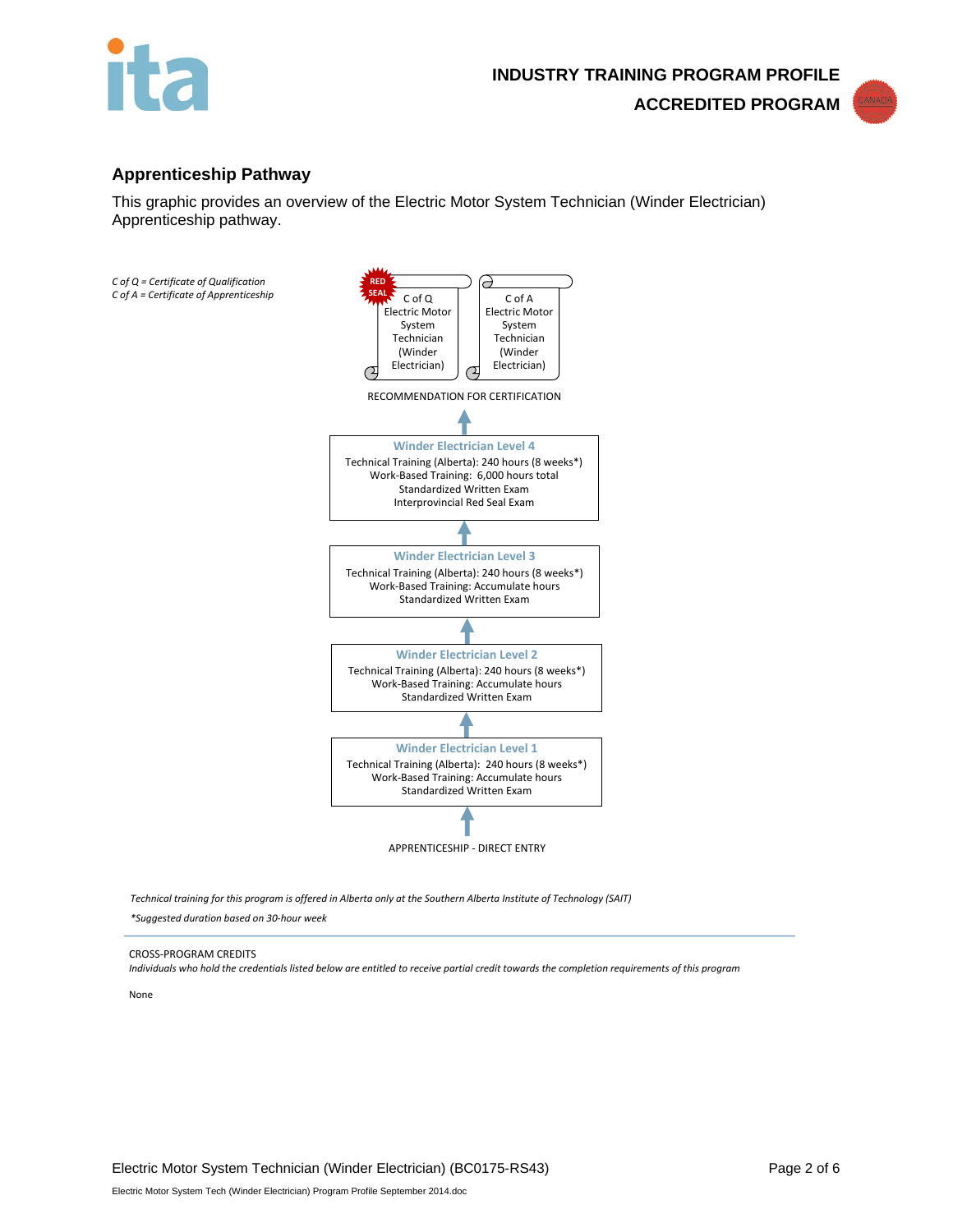

**INDUSTRY TRAINING PROGRAM PROFILE ACCREDITED PROGRAM**

|                                       | <b>Apprenticeship Program Standards</b>                                                                                                                                                                                                                                                                                                                                                                                     |                                                                                                                                                                                                                                                                                                                                                                                                                                                                                                                                                          |  |
|---------------------------------------|-----------------------------------------------------------------------------------------------------------------------------------------------------------------------------------------------------------------------------------------------------------------------------------------------------------------------------------------------------------------------------------------------------------------------------|----------------------------------------------------------------------------------------------------------------------------------------------------------------------------------------------------------------------------------------------------------------------------------------------------------------------------------------------------------------------------------------------------------------------------------------------------------------------------------------------------------------------------------------------------------|--|
| <b>Credentials Awarded</b>            | <b>Electric Motor System Technician (Winder Electrician) – Certificate of Qualification</b><br>with Interprovincial Red Seal endorsement<br>Electric Motor Systems Technician (Winder Electrician) – Certificate of Apprenticeship<br>٠                                                                                                                                                                                     |                                                                                                                                                                                                                                                                                                                                                                                                                                                                                                                                                          |  |
| <b>ITA Registration Prerequisites</b> | Agreement signed by the employer to sponsor the apprentice<br><b>Note:</b> Technical training for this program is delivered in Alberta by the Southern<br>Alberta Institute of Technology (SAIT). An ITA ID number is created when you<br>register in the program in BC, but you must have an Alberta ID number as well in<br>order to register for technical training. Contact ITA to have this number created for<br>you. |                                                                                                                                                                                                                                                                                                                                                                                                                                                                                                                                                          |  |
| <b>Completion Requirements</b>        | Certification as an Electric Motor System Technician (Winder Electrician) is awarded<br>upon successful completion of:                                                                                                                                                                                                                                                                                                      |                                                                                                                                                                                                                                                                                                                                                                                                                                                                                                                                                          |  |
|                                       | Requirement                                                                                                                                                                                                                                                                                                                                                                                                                 | Level of Achievement Required                                                                                                                                                                                                                                                                                                                                                                                                                                                                                                                            |  |
|                                       | Technical Training (Delivered in<br>Alberta by the Southern Alberta<br>Institute of Technology)                                                                                                                                                                                                                                                                                                                             | Minimum 70% in each level of technical training:<br>$\blacksquare$ Level 1:<br>In-school: 240 hours (or 8 weeks*)<br>$\circ$<br>Standardized written exam: minimum<br>$\circ$<br>70%<br>Level 2:<br>٠<br>In-school: 240 hours (or 8 weeks*)<br>Standardized written exam: minimum<br>$\circ$<br>70%<br>Level 3:<br>٠<br>In-school: 240 hours (or 8 weeks*)<br>Standardized written exam: minimum<br>$\Omega$<br>70%<br>$\blacksquare$ Level 4:<br>In-school: 240 hours (or 8 weeks*)<br>$\circ$<br>Standardized written exam: minimum<br>$\Omega$<br>70% |  |
|                                       | Interprovincial Red Seal Exam                                                                                                                                                                                                                                                                                                                                                                                               | Minimum 70%                                                                                                                                                                                                                                                                                                                                                                                                                                                                                                                                              |  |
|                                       | Work-Based Training                                                                                                                                                                                                                                                                                                                                                                                                         | 6,000 hours<br>٠                                                                                                                                                                                                                                                                                                                                                                                                                                                                                                                                         |  |
|                                       | Recommendation for Certification                                                                                                                                                                                                                                                                                                                                                                                            | • Recommendation for certification signed by<br>the Sponsor and an individual holding<br>credentials eligible for sign-off authority                                                                                                                                                                                                                                                                                                                                                                                                                     |  |
| <b>Program Duration</b>               | Duration varies depending on how training is delivered, but the program generally takes<br>4 years to complete.                                                                                                                                                                                                                                                                                                             |                                                                                                                                                                                                                                                                                                                                                                                                                                                                                                                                                          |  |
|                                       | The technical training requirement is met through block-release training (full-time, at<br>school) delivered by an approved training provider in Alberta.                                                                                                                                                                                                                                                                   |                                                                                                                                                                                                                                                                                                                                                                                                                                                                                                                                                          |  |
| <b>Sign-off Authority</b>             | Credentials eligible to sign-off on the Recommendation for Certification:                                                                                                                                                                                                                                                                                                                                                   |                                                                                                                                                                                                                                                                                                                                                                                                                                                                                                                                                          |  |
|                                       | Electric Motor System Technician (Winder Electrician) - Certificate of Qualification<br>with Interprovincial Red Seal endorsement<br>Construction Electrician - Certificate of Qualification with Interprovincial Red Seal<br>endorsement                                                                                                                                                                                   |                                                                                                                                                                                                                                                                                                                                                                                                                                                                                                                                                          |  |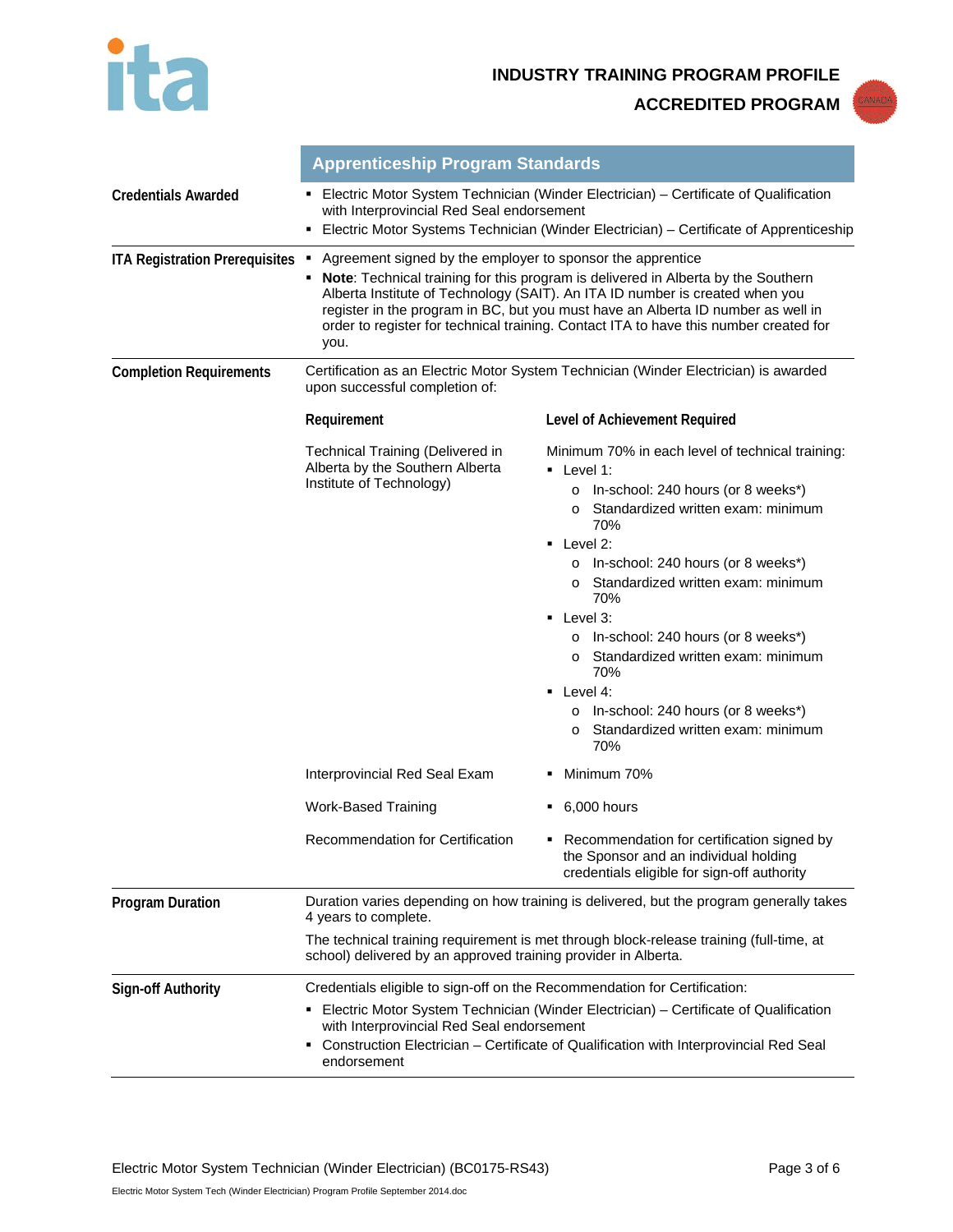

**ACCREDITED PROGRAM**



|                       | <b>Apprenticeship Program Standards</b>                                                                 |                                                                                          |
|-----------------------|---------------------------------------------------------------------------------------------------------|------------------------------------------------------------------------------------------|
| Challenging a Level   | The following levels of technical training can be challenged for advanced placement in<br>this program: |                                                                                          |
|                       | • None                                                                                                  |                                                                                          |
| Cross-Program Credits | toward the completion requirements of this program:                                                     | Individuals who hold the credentials listed below are entitled to receive partial credit |
|                       | Credential                                                                                              | Credit (s) Granted                                                                       |
|                       | • None                                                                                                  | N/A                                                                                      |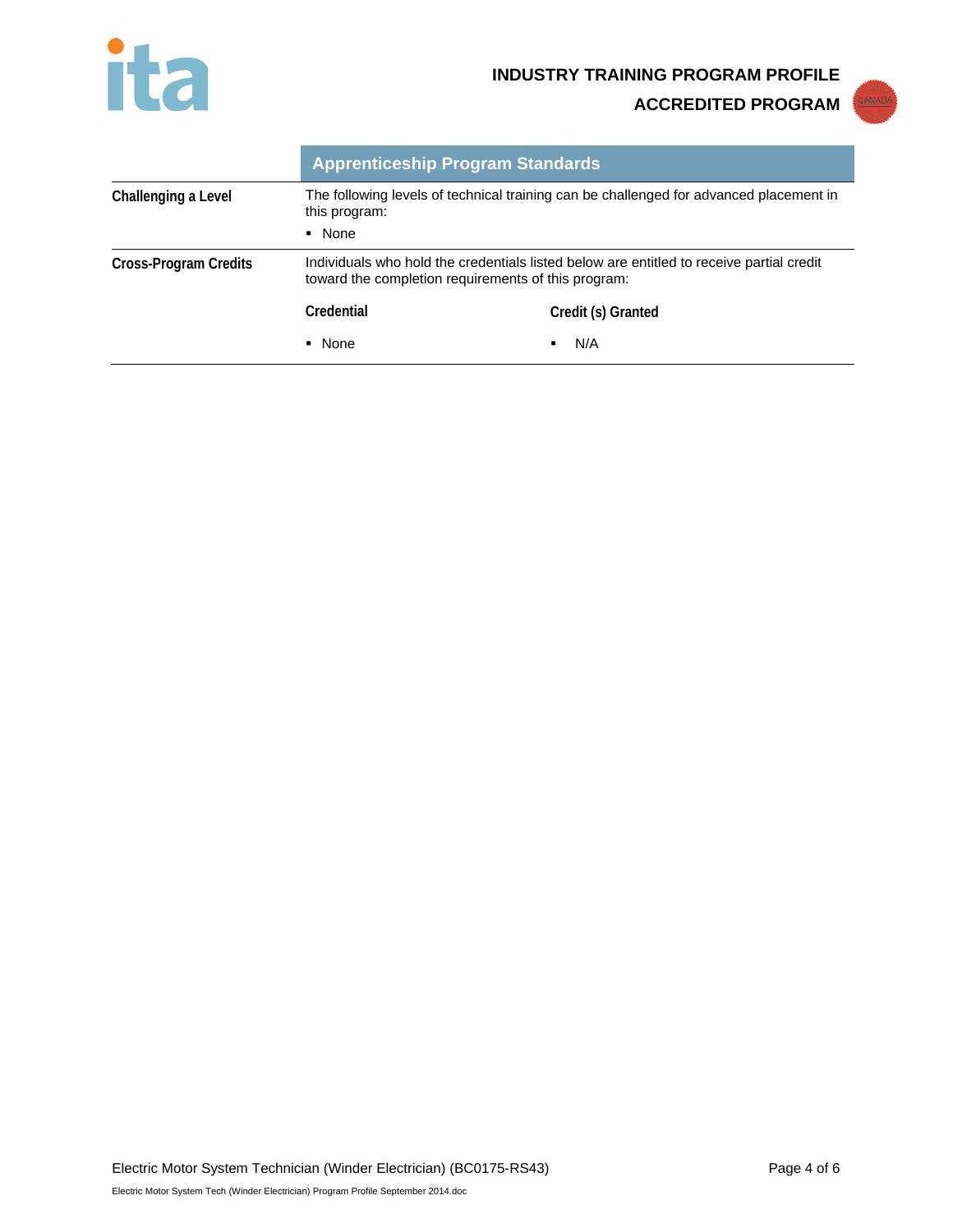



## **Challenge Pathway**

This graphic provides an overview of the Electric Motor System Technician (Winder Electrician) challenge pathway.



CREDIT FOR PRIOR LEARNING

*Individuals who hold the credentials listed below are considered to have met or partially met the prerequisites for challenging this program*

None

|                                  | <b>Challenge Program Standards</b>                                                                                                                                     |                               |
|----------------------------------|------------------------------------------------------------------------------------------------------------------------------------------------------------------------|-------------------------------|
| <b>Credentials Awarded</b>       | Electric Motor System Technician (Winder Electrician) – Certificate of Qualification with<br>Interprovincial Red Seal endorsement                                      |                               |
|                                  | ITA Registration Prerequisites An approved Challenge Application, which includes:<br>• 9,000 documented hours of directly related experience working in the occupation |                               |
| <b>Credit for Prior Learning</b> | Individuals who hold the credentials listed below are considered to have met or partially<br>met the prerequisites for challenging this program:                       |                               |
|                                  | Credential                                                                                                                                                             | Credit(s) Granted             |
|                                  | None                                                                                                                                                                   | N/A<br>٠                      |
| <b>Completion Requirements</b>   | Certification as a Winder Electrician is awarded upon successful completion of:                                                                                        |                               |
|                                  | Requirement                                                                                                                                                            | Level of Achievement Required |
|                                  | Interprovincial Red Seal Exam                                                                                                                                          | Minimum 70%                   |

Electric Motor System Tech (Winder Electrician) Program Profile September 2014.doc